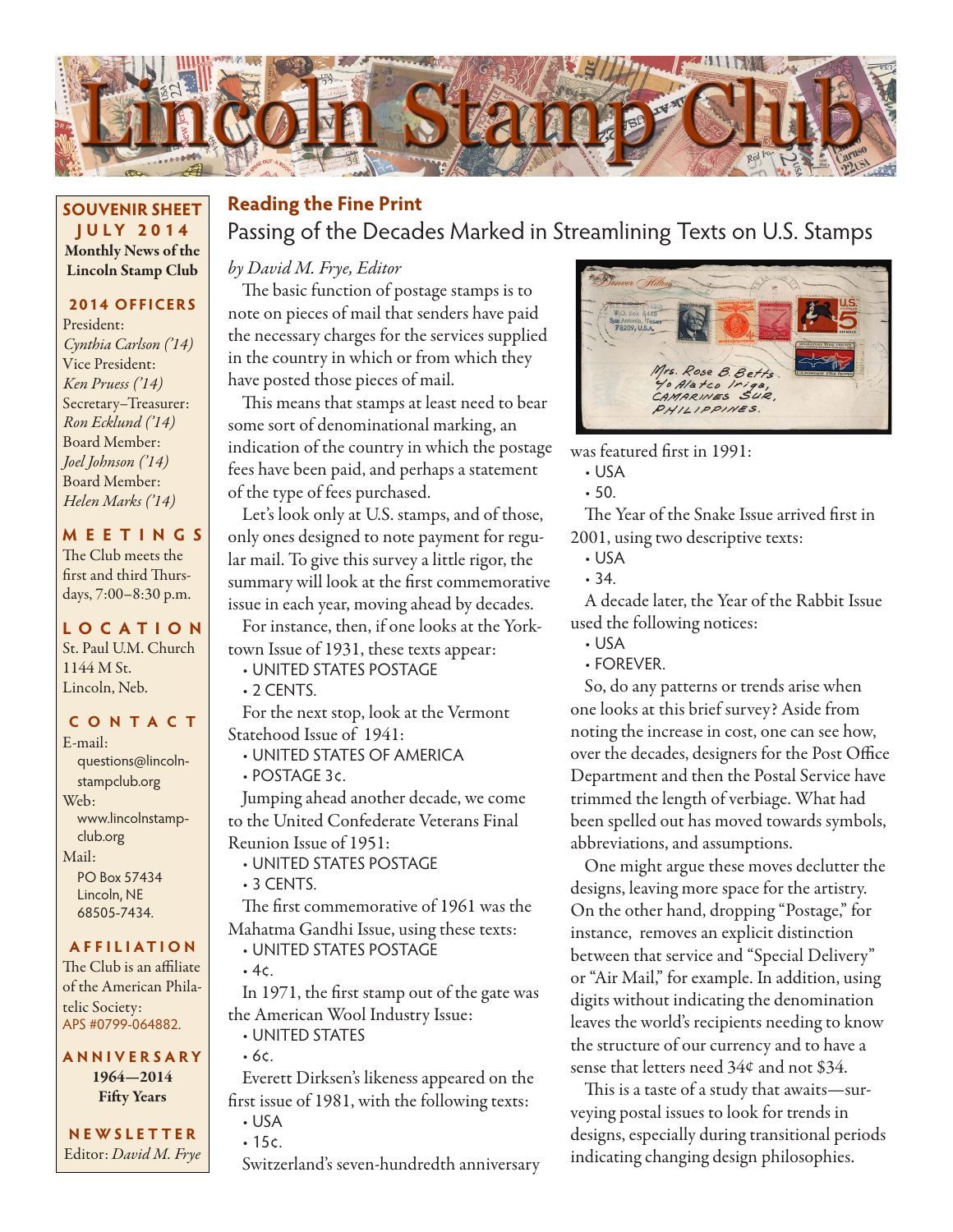#### **SHOW AND TELL** Bring Your Unusual, Intriguing Items

### Members of the Club are encouraged to bring items from their collection to the program meeting—the second meeting of the month—to show to the other Club members.

You can bring an unusual or distinctive item, an item with a story, an item that needs further identification, or any other item that captures your eye and interest.

We will take some time at this second meeting to give members a chance to show their items and to tell (or ask!) about them.

This is a great way to share with fellow collectors some of the high points of your collection and to find out about nooks and crannies in the world of philately you may not have known about before.

Thanks for giving this invitation some thought and for bringing your items to enrich our Club's gatherings.

**July 2014 Exchange** The Club offers the following items at its monthly exchange. Make payments in cash or in personal checks made out to the Club. Items with a catalogue value are donations to the Lincoln Stamp Club; proceeds from the sale of donations benefit the Club's general work. Opening prices on donated items appear under "Minimum."

| Lot #        | Description                                                                | Catalogue       | Minimum | Final                    | <b>Buyer</b> |
|--------------|----------------------------------------------------------------------------|-----------------|---------|--------------------------|--------------|
| $\bullet$ 01 | Åland Sc. 112a, M, complete booklet                                        | \$9.50          | \$4.75  |                          |              |
| $\bullet$ 02 | Anguilla Sc. 315-318, 4 M singles                                          | \$1.55          | \$0.80  |                          |              |
| $\bullet$ 03 | Barbados Sc. 122, Used, HR, pencil mk.                                     | \$2.10          | \$1.00  |                          |              |
| $\bullet$ 04 | Benin Sc. 864, M, Bl. of 4                                                 | \$4.50          | \$2.25  |                          |              |
| $\bullet$ 05 | Bermuda Sc. 164-165, 2 M singles                                           | \$0.40          | \$0.20  |                          |              |
| $\bullet$ 06 | British Guiana Sc. 192-195, UVF                                            | \$1.10          | \$0.50  |                          |              |
| $\bullet$ 07 | British Guiana Sc. 196, M H                                                | \$3.50          | \$1.75  |                          |              |
| $\bullet$ 08 | British Guiana Sc. 197, MH                                                 | \$2.75          | \$1.40  | $\overline{\phantom{a}}$ |              |
| $\bullet$ 09 | British Guiana Sc. MR1, VF, H                                              | \$0.20          | \$0.10  |                          |              |
| $\bullet$ 10 | Cambodia Sc. 1548-1550, M, 3 shts.                                         | \$8.15          | \$3.50  |                          |              |
| $\bullet$ 11 | Canada Sc. 1063-1066, M, Bl. of 4                                          | \$3.00          | \$1.50  |                          |              |
| $\bullet$ 12 | Cyprus Sc. 529–532, 3+1 sht. VF                                            | \$3.45          | \$1.75  |                          |              |
| $\bullet$ 13 | Cyprus Sc. 533-534, M                                                      | \$0.70          | \$0.35  |                          |              |
| $\bullet$ 14 | Gibralter Sc. 1008, Sht. of 6, M, crease \$12.00?                          |                 | \$2.00  | $\frac{1}{2}$            |              |
| $\bullet$ 15 | Gr. Britain Sc. 1791-1795, M strip of 5                                    | \$6.25          | \$3.00  |                          |              |
| $\bullet$ 16 | Gr. Britain Sc. 2615a, sht. (20)                                           | \$24.00         | \$8.00  |                          |              |
| $\bullet$ 17 | Guyana Sc. 1867–1869, M, 4 +1 sht.                                         | \$24.00         | \$6.00  |                          |              |
| $\bullet$ 18 | Jersey Sc. 1213a, M sheet                                                  | \$9.00          | \$4.00  |                          |              |
| • 19         | Lesotho Sc. 297-300, CTO                                                   | \$0.80          | \$0.25  |                          |              |
| $\bullet$ 20 | Lesotho Sc. 301a, sht. of 4, CTO                                           | \$1.80          | \$0.45  |                          |              |
| $\bullet$ 21 | Pitcairn Islands Sc. 192, M, sht. of 4                                     | \$1.75          | \$0.65  |                          |              |
| $\bullet$ 22 | Slovakia Sc. 492-511, 2006 M Set (21) \$45.95                              |                 | \$15.00 |                          |              |
| $\bullet$ 23 | Thailand Sc. 1923–1926, 1960, 5 M sht.\$10.00                              |                 | \$2.50  |                          |              |
| $\bullet$ 24 | Turkmenistan Sc. 22–23, M, Str. 5, imp. \$13.50                            |                 | \$4.00  | $\frac{1}{2}$            |              |
| $\bullet$ 25 | U.S. Sc. 3139, MNH, \$6.00 face                                            | \$12.00         | \$6.00  |                          |              |
| $\bullet$ 26 | U.S. Sc. 3140, MNH, \$7.20 face                                            | \$14.50         | \$7.25  | $\mathcal{L}$            |              |
| $\bullet$ 27 | U.S. Sc. 3895, MNH, \$8.88 face                                            | \$18.00         | \$8.50  |                          |              |
|              | The following items are presented in this exchange by members of the Club. |                 |         |                          |              |
| $\bullet$ 28 | U.S. Sc. 1206, FD Program & Stamp                                          | $\frac{\ }{s-}$ | \$1.50  |                          |              |
| $\bullet$ 29 | U.S. Sc. 1311, FDC, SIPEX imp. SS                                          | \$2.00          | \$0.50  |                          |              |
| $\bullet$ 30 | U.S. Sc. 1383, FD Program & Stamp                                          | $$ -$           | \$1.75  |                          |              |
| $\bullet$ 31 | U.S. Sc. 2433, World Stamp Expo SS                                         | \$30.00         | \$2.50  |                          |              |
| • 32         | U.S. Sc. 2438, Classic Mail Trans. SS                                      | \$9.95          | \$1.00  |                          |              |
| • 33         | U.S. Sc. 3204C, Sylvester/Tweety Panel                                     | \$3.95          | \$0.50  |                          |              |
| $\bullet$ 34 | U.S. Sc. 3854, Lewis & Clark                                               | \$2.00          | \$0.75  |                          |              |
| • 35         | U.S. Sc. 4791-4795, NE Lighthouses                                         | \$4.75          | \$2.25  |                          |              |
| •36          | U.S. Sc. C126, Future Mail Trans. SS                                       | \$8.50          | \$1.50  |                          |              |
| $\bullet$ 37 | U.S. Sc. UX61-UX63, UXC12-UXC13, Tourism Year of the Americas 1972         |                 |         |                          |              |
|              |                                                                            | \$7.75          | \$2.00  |                          |              |
| •38          | Rwanda Sc. 297, Souvenir Sheet                                             | \$1.60          | \$0.75  |                          |              |
| • 39         | Belgium Sc. Var. Q, Newspaper Stamps                                       | \$2.25          | \$0.25  |                          |              |
| $\bullet$ 40 |                                                                            | \$0.20          |         |                          |              |
| $\bullet$ 41 | Italy Sc. 2437, M                                                          |                 | \$0.10  |                          |              |
|              | Italy Sc. 2447, M                                                          | \$1.40          | \$0.50  |                          |              |
| $\bullet$ 42 | U.S. Sc. 3178, M, Sheet of 1, \$3.00 face                                  | \$6.00          | \$3.00  |                          |              |
| $\bullet$ 43 | U.S. Sc. 3647A, M, \$3.85 face                                             | \$8.50          | \$3.85  |                          |              |
| $\bullet$ 44 | Vatican City Sc. 28, M, OG                                                 | \$6.50          | \$2.00  |                          |              |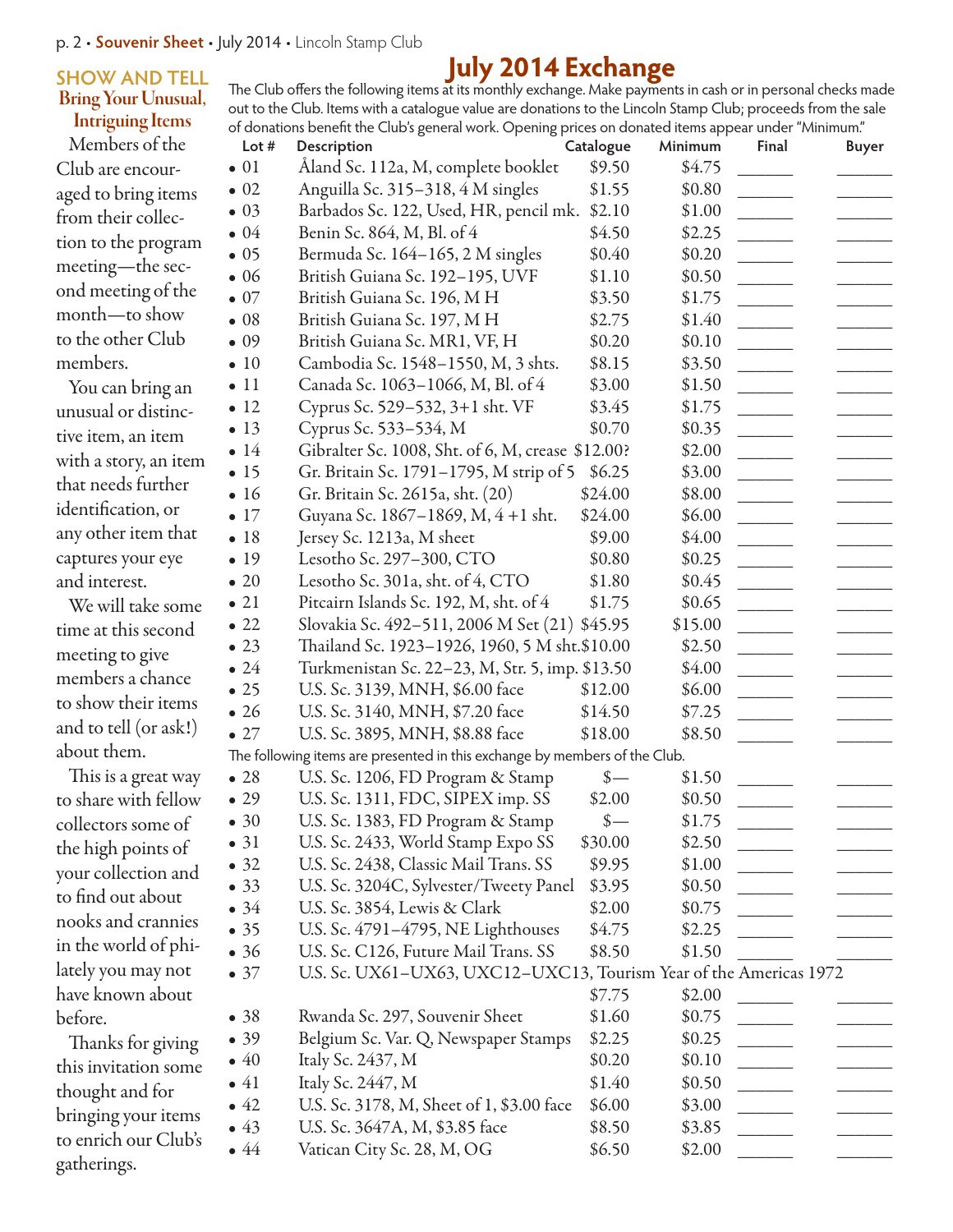# **News From the World of Collecting**

The Club's next stamp show—LINPEX 2015—will feature a sixteen-frame exhibition open only to single-frame exhibits. A panel of two judges will review the exhibits. The simplified fee structure is \$20 per exhibit.

Copies of the prospectus and entry form are available on the Club's Web site:

- www.lincolnstampclub.org/linpex/2015/linpexprospectus.pdf
- www.lincolnstampclub.org/linpex/2015/linpexentryform.pdf.

# **Discount Postage Sale**

Through the generosity of donors who contribute their holdings to the Club to support its educational programs, the Club has obtained a supply of U.S. postage stamps. These are available for purchase at meetings. The fixed price is two-thirds of face value. The Club accepts either cash or checks made out to the Lincoln Stamp Club.

# **Items for July Program**

Ron Ecklund will present a program, "I Still Do it My Way," on July 17. To help make the program a richer experience for Club members, he will focus on two sets of U.S. stamps:

• Celebrate the Century, Sc. 3182–3191 (issued 1998–2000)

• Berries, Sc. 3294–3305 (issued 1999).

Ron has asked that members bring their lists of needed items from these two series and their surplus copies that they would be willing to swap.

He'll use these two issues to illustrate his methods for gathering, processing, and collecting stamps.

# **StampBuddy Update**

The Club has gained access to a brief slide show that illustrates how the APS Stamp-Buddy program can help clubs promote stamp collecting, educate new collectors, and communicate the benefits of membership. The hope is to show this presentation at one of the Club's meetings and talk about how we can make use of its insights and methods.

# **LINPEX 2015 Exhibits** From the Collecting Closet



**Pushing the Envelope:** A common 2¢ Washington regular issue paid the postage for a first-class letter traveling from Aurelia to Cherokee, Iowa, a distance—by road—of just a little more than eight miles. The unusual proportions of the envelope give this common cover a bit of intrigue. It no longer has its contents, so whether it held a note or a card is lost to history. **If you have an intriguing cover to share, send a high-resolution image and details to** questions@lincolnstampclub.org.

## **USPS Helps to "Stamp Out Hunger"** *Food Drive a Big Success*

WASHINGTON — U.S. Postal Service letter carriers collected 72.5 million pounds of food on May 10 from the donations of thousands of communities throughout America for the annual Stamp Out Hunger Food Drive. This represents the eleventh consecutive year the event has surpassed 70 million pounds and adds to the more than 1 billion pounds of food collected since the Stamp Out Hunger Food Drive began in 1993. Donations of canned goods and non-perishable food items will feed countless families in need.

Stamp Out Hunger, the nation's largest single-day food drive, was launched in 1993 by the National Association of Letter Carriers (NALC) and is supported by the Postal Service. Canned and non-perishable items are collected by 230,000 letter carriers and other postal employees in 10,000 cities and towns in all fifty states, the District of Columbia, Puerto Rico, the Virgin Islands, and Guam.

"The Postal Service was filled with pride when we saw the news coverage of this year's food drive," said Postmaster General Patrick Donahoe. "There were more than 2,000 television and radio reports, more than 1,000 newspaper and online articles and tens of thousands of hits on Facebook, Twitter, YouTube and countless blogs. Everyone who saw this coverage knew that the food drive was helping to put food on the tables of families who are in need."

About 50 million Americans—including 16 million children—lack sufficient food, according to Feeding America, a partner in the drive and the nation's leading domestic hunger relief charity. With most school lunch programs suspended during summer months, millions of children must find alternate sources of nutrition.

**More Info:** about.usps.com/news/national-releases/2014/pr14\_038.htm